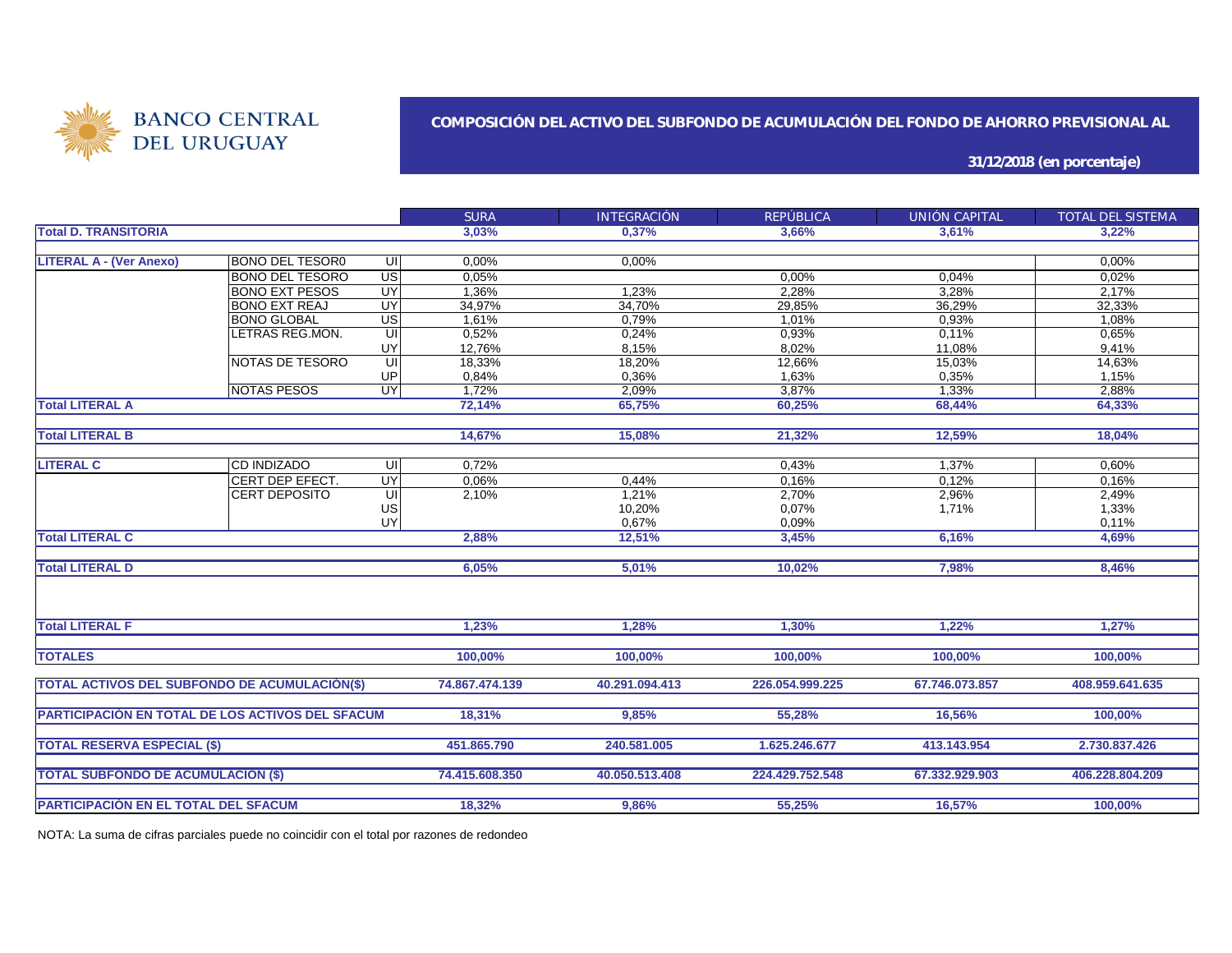## **A N E X O**

### **MAYOR O IGUAL AL 2% DEL SUBFONDO DE ACUMULACIÓN** *31/12/18* **DETALLE DE LOS INSTRUMENTOS QUE COMPONEN EL LITERAL A CON PARTICIPACIÓN**

| COMPOSICIÓN LITERAL 'A'                             |                               |     |          |                                   |
|-----------------------------------------------------|-------------------------------|-----|----------|-----------------------------------|
| TIPO DE INSTRUMENTO                                 | <b>INSTRUMENTO</b>            |     |          | MONEDA % S/ACT FAP TOT. SISTEMA % |
| <b>BONOS DEL TESORO (BT - BL)</b>                   | <b>INSTRUMENTOS VARIOS</b>    | UI  | 0.00%    |                                   |
|                                                     | <b>INSTRUMENTOS VARIOS</b>    | G   | $0.02\%$ |                                   |
|                                                     | <b>SUB TOTAL</b>              |     |          | 0,02%                             |
| <b>BONOS EXTERNOS PESOS (BEPN)</b>                  | <b>INSTRUMENTOS VARIOS</b>    | UY  | 2,17%    |                                   |
|                                                     | <b>SUB TOTAL</b>              |     |          | 2,17%                             |
| <b>BONOS EXTERNOS REAJUSTABLES (BEUY)</b>           | <b>BEUY 00060 R270405EUYF</b> | UY  | 6,26%    |                                   |
|                                                     | BEUY 00060 R281215EUYF        | UY  | 13,25%   |                                   |
|                                                     | BEUY 00060 R300710EUYF        | UY  | 7,70%    |                                   |
|                                                     | BEUY 00060 R370626EUYF        | UY  | 5,12%    |                                   |
|                                                     | <b>SUB TOTAL</b>              |     |          | 32,33%                            |
| <b>BONOS GLOBALES (BE)</b>                          | <b>INSTRUMENTOS VARIOS</b>    | USI | 1,08%    |                                   |
|                                                     | <b>SUB TOTAL</b>              |     |          | 1,08%                             |
| <b>LETRAS DE REGULACIÓN MONETARIA (LBUI)</b>        | <b>INSTRUMENTOS VARIOS</b>    | ਗ   | 0,65%    |                                   |
|                                                     | <b>SUB TOTAL</b>              |     |          | 0,65%                             |
| LETRAS DE REGULACIÓN MONETARIA CUPÓN 0 (LRM Y LRUI) | <b>INSTRUMENTOS VARIOS</b>    | UY  | 9,41%    |                                   |
|                                                     | <b>SUB TOTAL</b>              |     |          | 9,41%                             |
| <b>NOTAS DEL TESORO (NAUI)</b>                      | NAUI 0006000013EUIF20250525   | UI  | 3,06%    |                                   |
|                                                     | NAUI 0006000019EUIF20220927   | UI  | 2,13%    |                                   |
|                                                     | NAUI 0006000021EUIF20251126   | UI  | 2,55%    |                                   |
|                                                     | NAUI 0006000024EUIF20211229   | UI  | 3,60%    |                                   |
|                                                     | <b>INSTRUMENTOS VARIOS</b>    | UI  | 3,29%    |                                   |
|                                                     | <b>SUB TOTAL</b>              |     |          | 14,63%                            |
| <b>NOTAS DEL TESORO (NAUP)</b>                      | <b>INSTRUMENTOS VARIOS</b>    | UP  | 1,15%    |                                   |
|                                                     | <b>SUB TOTAL</b>              |     |          | 1,15%                             |
| <b>NOTAS PESOS</b>                                  | NA 0006000008EUYF20200729     | UY  | 2,88%    |                                   |
|                                                     | <b>SUB TOTAL</b>              |     |          | 2,88%                             |
| <b>TOTAL INSTRUMENTOS LITERAL 'A'</b>               |                               |     | 64,33%   | 64,33%                            |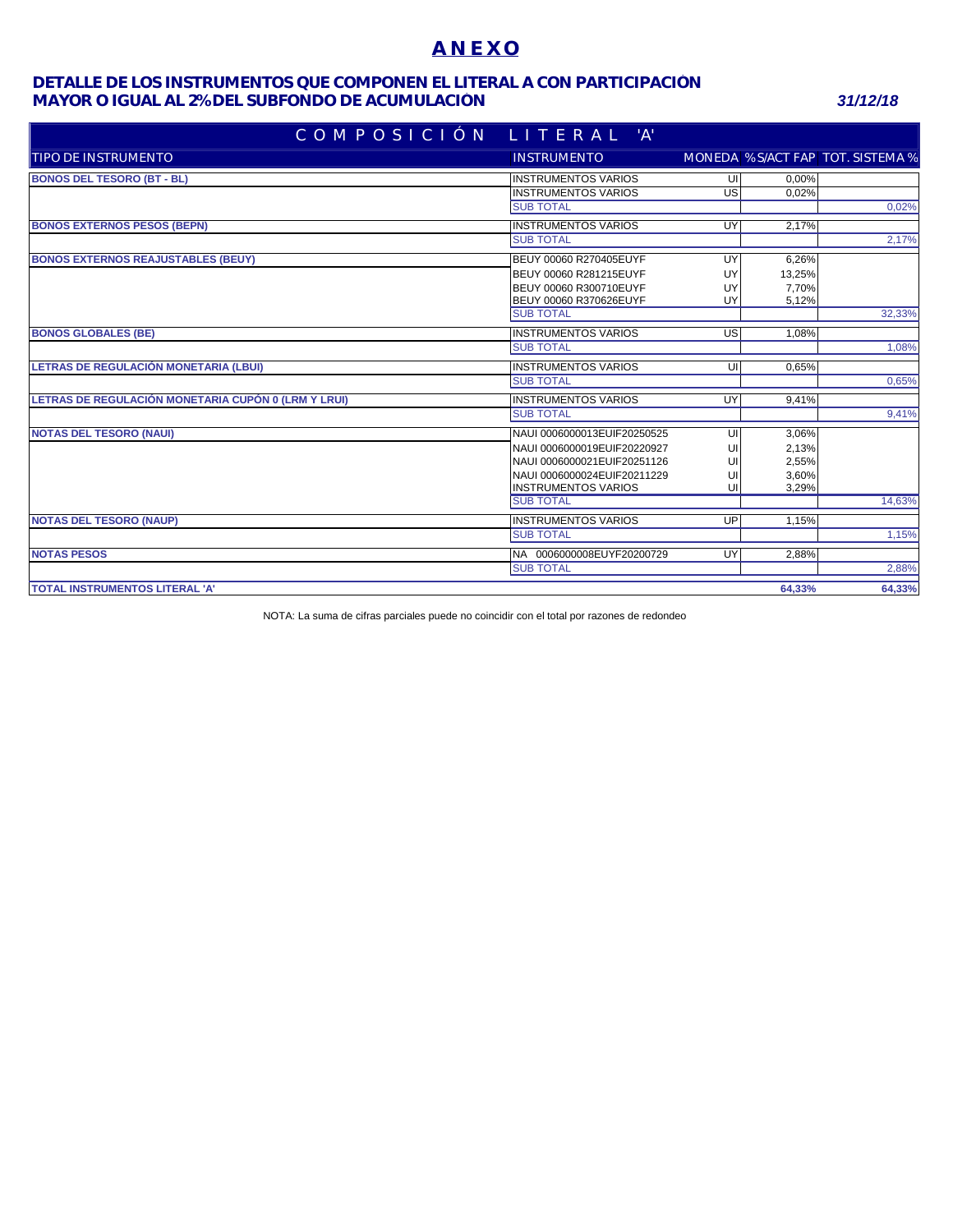

### **COMPOSICIÓN DEL ACTIVO DEL SUBFONDO DE RETIRO DEL FONDO DE AHORRO PREVISIONAL AL**

**31/12/2018 (en porcentaje)**

|                                                        |                        |                 | <b>SURA</b>    | <b>INTEGRACIÓN</b> | <b>REPÚBLICA</b> | UNIÓN CAPITAL  | TOTAL DEL SISTEMA |
|--------------------------------------------------------|------------------------|-----------------|----------------|--------------------|------------------|----------------|-------------------|
| <b>Total D. TRANSITORIA</b>                            |                        |                 | 5,25%          | 0,66%              | 3,71%            | 3,33%          | 3,69%             |
|                                                        |                        |                 |                |                    |                  |                |                   |
| <b>LITERAL G - (Ver Anexo)</b>                         | <b>BONO DEL TESOR0</b> | UI              | 0,42%          | 0,05%              |                  | 0,81%          | 0.19%             |
|                                                        | BONO DEL TESORO        | $\overline{US}$ |                |                    | 0,20%            |                | 0,12%             |
|                                                        | <b>BONO EXT PESOS</b>  | UY              | 0,05%          |                    | 1,55%            | 0,03%          | 0,98%             |
|                                                        | <b>BONO GLOBAL</b>     | US              |                |                    |                  | 0.51%          | 0,08%             |
|                                                        | LETRAS REG.MON.        | UI              | 9,83%          | 10.85%             | 12,30%           | 8,74%          | 11,27%            |
|                                                        |                        | UY              | 40.47%         | 24,18%             | 29.32%           | 29,86%         | 30,82%            |
|                                                        | <b>NOTAS DE TESORO</b> | UI              | 15,60%         | 31,43%             | 21,86%           | 22,73%         | 21,64%            |
|                                                        | INOTAS PESOS           | UY              | 9,15%          | 7,81%              | 7,60%            | 10,14%         | 8,25%             |
| <b>Total LITERAL G</b>                                 |                        |                 | 75,52%         | 74,33%             | 72,83%           | 72,82%         | 73,35%            |
|                                                        |                        |                 |                |                    |                  |                |                   |
| <b>LITERAL H</b>                                       | <b>CD INDIZADO</b>     | UI              |                | 0,44%              |                  |                | 0.03%             |
|                                                        | CERT DEP EFECT.        | UY              | 0,30%          |                    | 0,26%            | 0.03%          | 0,21%             |
|                                                        | <b>CERT DEPOSITO</b>   | UI              | 11,08%         | 6,29%              | 12,16%           | 15,98%         | 12,19%            |
|                                                        |                        | US<br>UY        |                | 12,80%             | 0,55%            |                | 1,19%             |
|                                                        |                        |                 |                |                    | 0,84%            |                | 0,52%             |
| <b>Total LITERAL H</b>                                 |                        |                 | 11,38%         | 19,53%             | 13,81%           | 16,02%         | 14,14%            |
|                                                        |                        |                 |                |                    |                  |                |                   |
| <b>Total LITERAL I</b>                                 |                        |                 | 4,89%          | 2,47%              | 6,87%            | 4,89%          | 5,97%             |
|                                                        |                        |                 |                |                    |                  |                |                   |
| <b>Total LITERAL K</b>                                 |                        |                 |                |                    |                  |                |                   |
|                                                        |                        |                 | 2,95%          | 3,02%              | 2,77%            | 2,93%          | 2,84%             |
|                                                        |                        |                 |                |                    |                  |                |                   |
| <b>TOTALES</b>                                         |                        |                 | 100,00%        | 100,00%            | 100,00%          | 100,00%        | 100,00%           |
| <b>TOTAL ACTIVOS DEL SUBFONDO DE RETIRO(\$)</b>        |                        |                 | 14.726.647.527 | 6.189.087.002      | 58,578,043,351   | 14.302.365.048 | 93.796.142.928    |
|                                                        |                        |                 |                |                    |                  |                |                   |
| <b>PARTICIPACIÓN EN TOTAL DE LOS ACTIVOS DEL SFRET</b> |                        |                 | 15,70%         | 6,60%              | 62,45%           | 15,25%         | 100,00%           |
|                                                        |                        |                 |                |                    |                  |                |                   |